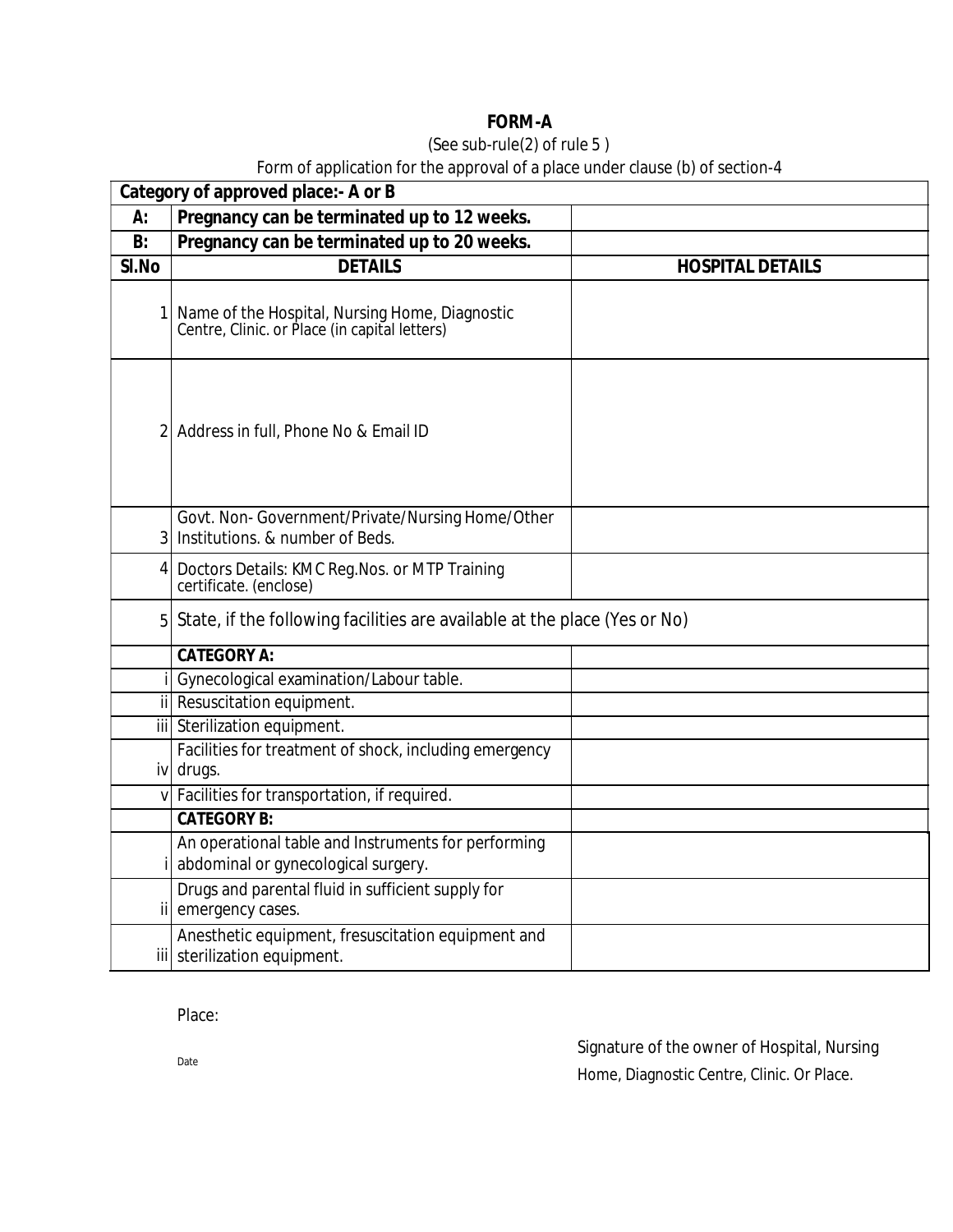# **CHECK LIST FOR MTP**

1. Requisition letter to conduct MTP in your organization

2. KMC Certificates of the Doctor Conducting MTP

- a) One KMC certificate in case of Category A
- b) Two KMC Certificates in case of Category B

**3. Information about the Place and Equipment's available for conducting th**e MTP as per the category of permission asked

4. Copy of K.P.M.E Certificate of the organization or Hospital

5. Copy of PCPNDT Certificate.

6. Affidavit by the Organization applying for MTP Registration has all the required **equipment's**, staff and Infrastructure for conducting MTP.